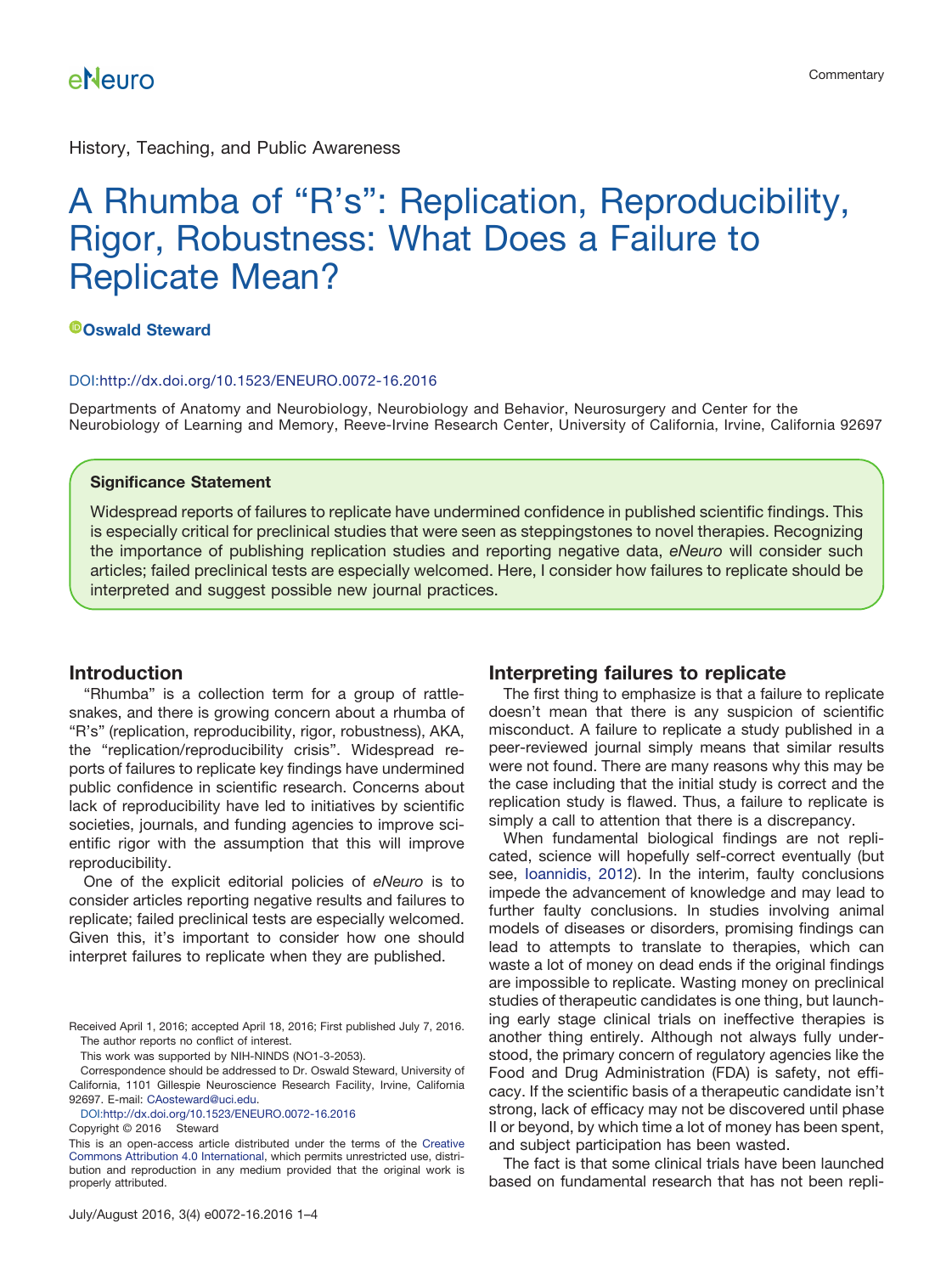# eNeuro

cated in independent published studies (key words here being "independent" and "published"). Independent replication is not a prerequisite for FDA approval of a clinical trial, and research performed by companies that support the development of new therapeutics may not be published in peer-reviewed journals at all, much less independently replicated. There is speculation that one reason for the high failure rate of clinical trials is that the scientific data that underlie the trial were weak in the first place. This explains the growing belief that replication of foundational experiments and reporting negative data are important.

In considering failures to replicate, one first step is to check the original report and the replication for "Begley's 6 red flags" [\(Begley, 2013\)](#page-3-1): (1) Were experiments performed blinded? (2) Were basic experiments repeated? (3) Were all the results presented? (4) Were there positive and negative controls? (5) Were reagents validated? (6) Were statistical tests appropriate? A positive change in publishing practice would be to check submitted papers for these red flags, and if present, require consideration of resulting caveats in Discussion sections.

The presence of red flags doesn't mean a paper is invalid. As discussed previously with examples [\(Steward](#page-3-2) [et al., 2012\)](#page-3-2), it not always possible to be blind especially when effect size is large. Red flags do mean that caveats should be noted in Discussion sections.

A second step is to consider the statistical power for both original and replication studies. Scientists worship statistical significance, assessed by *p* value, but findings that are statistically significant are not necessarily well powered. It is often wrongly assumed that statistical power is only related to the risk of failing to detect a difference when one is present. In fact, low power also increases the chance that a statistically significant finding is actually false. One meta-analysis of 730 studies in neuroscience revealed a surprisingly low statistical power (median power of 21%; [Button et al., 2013\)](#page-3-3). If this is representative, it is not surprising that some findings are not replicated. A second positive change in publishing practice would be to require that papers report statistical power, as well as *p* values.

This raises another point; the misuse and misinterpretation of *p* values. Concerns about this issue led to a position paper published on behalf of the American Statistical Association (ASA) on *p* values and statistical significance [\(Wasserstein and Lazar, 2016\)](#page-3-4). Concerns about over-reliance on significance and *p* values have led some journals to explicitly prohibit reporting of *p* values. Without getting into the weeds of statistics, there are a few important points: (1) a smaller *p* value does not mean that differences are greater; it means that there is a higher statistical probability that there actually is a difference between groups. Stated another way, *p* value is not a measure of the magnitude of differences. (2) If  $\rho$   $>$  0.05, it does not mean that groups are the same. Lack of statistical power can lead to failure to detect an actual difference between groups (a type II statistical error). As the ASA position paper notes: "A conclusion does not imme-

July/August 2016, 3(4) e0072-16.2016 eNeuro.sfn.org

diately become 'true' on one side of the divide and 'false' on the other."

It is worth considering whether there have been pressures that impacted on statistical power of studies in recent years and reduced self-replication (Begley's red flag #2). One pressure comes from another "R" to add to the rhumba. This is from the guiding principles on the use of animals in research (reduce numbers of animals). Committees that review animal research protocols (institutional animal care and use committees or IACUCs in the United States) require steps to reduce numbers, and avoid "duplication". Of course, repeating experiments *is* duplication. Addressing the "R's" in guiding principles for animal research may have had the unintended consequence of reducing power and self-replication.

Next, it's important to drill down into how the original and replication experiments were actually done. One important question is whether the original study was a "rolling experiment". Many papers, especially on "novel findings", report results from experiments where a few animals/analyses are done here, a few there, data and groups are compiled as you go, key control groups are added as you realize you need them, there are interim statistical analyses, and subjects/analyses are added until differences reach statistical significance (testing to a foregone conclusion). This is almost never reported in Methods; instead, Methods sections read as if the study was preplanned and all groups were run simultaneously. So, an important comparison between original and replication is timing of data collection and compilation of groups, particularly whether critical experimental and control groups and analyses were run at the same time.

If groups are compiled over time, it's important to know whether each run of the experiment included subjects from each group or whether different groups were done at different times. Because Methods sections in many journals have become abbreviated and are often relegated to supplemental information, it may be impossible to find out about timing unless one asks the authors directly. Hence, the third positive change in publishing practice would be to require information on timing and group compilation in the Methods, or at least note that data were collected over time, and provide details on timing in the supplementary data. In these days of electronic publishing, omitting methods is by choice, not economic constraints.

One other question that often can't be answered without asking the authors directly is whether all analyses were reported. The issue here is only presenting the data that show statistically significant differences and not other assessments that were done. Multiple assessments increase the risk of false-positives due to type I statistical errors (a significant difference between groups that is actually due to chance). As a specific example, studies of locomotor recovery following spinal cord injury may assess many aspects of hindlimb locomotion (BBB score, sub-score, stride length, stride width, toe spread, speed, and more). Of course, recovery on any variable could be important, but if you measure 20 things, then it is expected that one of the 20 observations (0.05) will be different by chance. Thus, a  $p < 0.05$  difference on 1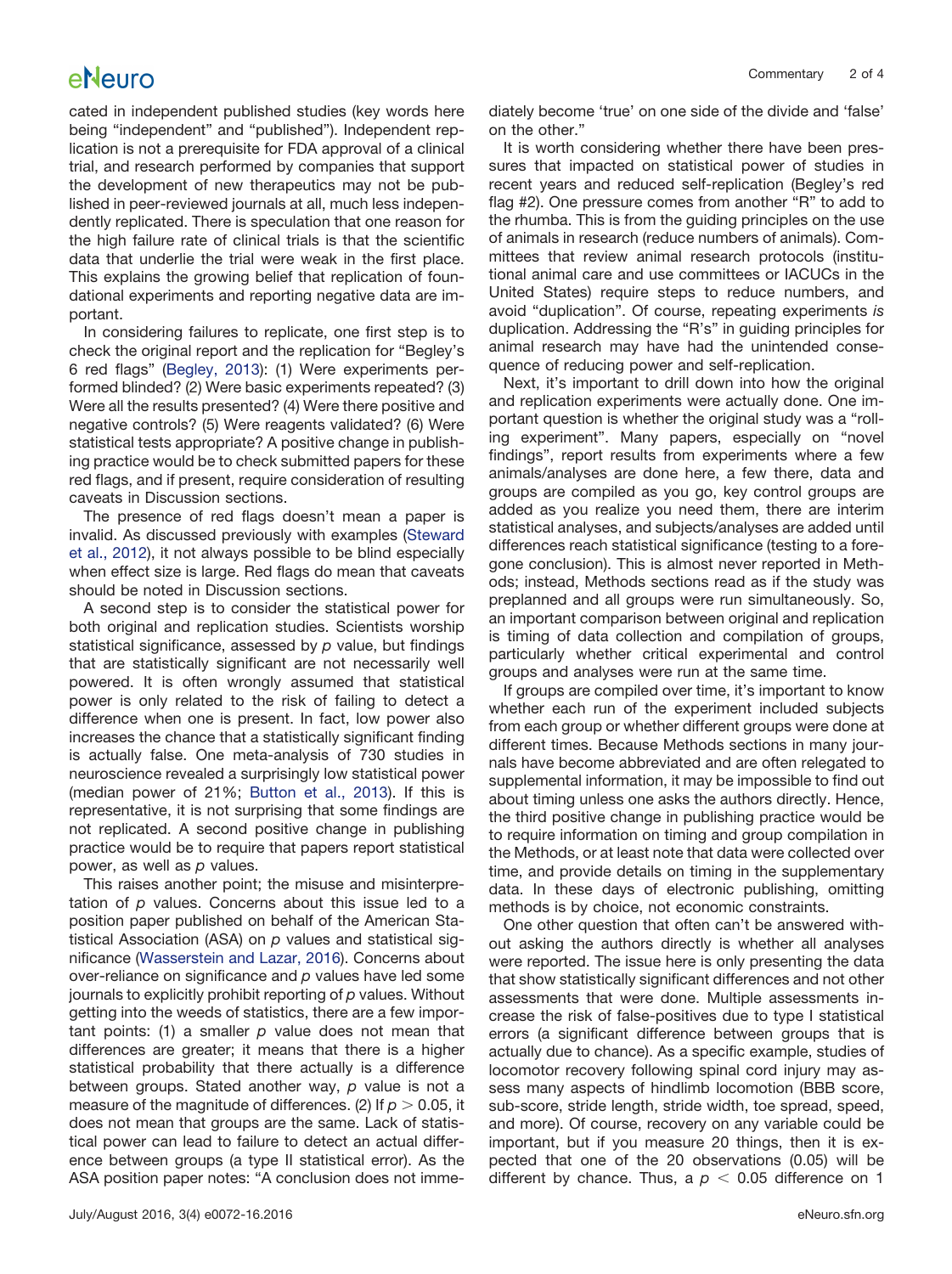# eNeuro

measure of 20 is highly likely to be a type I statistical error. This emphasizes the importance of disclosing all analyses that were conducted (Begley's red flag #3), which is one aspect of transparent reporting [\(Landis et al., 2012;](#page-3-5) [Was](#page-3-4)[serstein and Lazar, 2016](#page-3-4) provide further discussion of the problem of multiple analyses).

Of note, when there are multiple analyses, techniques used for analyses of big datasets (determination of false discovery rate) could be useful. Depositing raw data online would provide an opportunity for reanalysis of data in different ways by others, which could help resolve any discrepancies between an original and follow-up study.

Equipped with as much detailed information about methods as possible, critical readers can then make judgments about how similar the original and replication studies actually were.

Responses to reports of non-replication often are "You didn't do it exactly the same way". Fair enough; it's impossible to do studies in exactly the same way in two different laboratories. Scientific methods are complicated and the "replicating" laboratory may not be as experienced in the techniques as the laboratory that published the original study. There are likely to be subtle but important differences in laboratory procedures even when detailed SOPs are written out. Also, practices evolve over time, often without being recognized by the individual and certainly off the radar screen of a senior principle investigator. For difficult procedures requiring a high degree of skilled motor function (animal surgery for example), there is a learning curve. For experiments done over time, there is evolution of skill and may be personnel change. Even more difficult to control is the fact that skilled performance may evolve over the course of a single day as the individual "gets into the groove" or becomes fatigued, so another variable is the number of procedures that are done on a single day.

For studies involving live animals, uncontrolled variables include housing conditions (caging and number of animals per cage), handling by vivarium staff, where and when experiments are done (time of day, features of testing area), procedural differences in functional (behavioral) testing [\(Sorge et al., 2014\)](#page-3-6), qualitative judgments in rating scales, phase of the moon (really), and even the clothes that laboratory staff wear. A recent report indicates that results in studies of pain depend on the gender of the laboratory staff, and are different even when a woman wears clothing previously worn by a man. Similar issues apply to cells growing in culture. Cell culturing is an art, and reliable cell cultures require skills learned by extensive practice. Practices evolve over time, sometimes in ways that aren't noticed. Changes in journal policy could advance understanding of key biological variables by requiring full methodological details, including describing actual protocols rather than referring to previous published articles and noting other details discussed above.

But there's an important conclusion to be drawn, and this is where another "R" comes in; *robustness*. If results depend on the exact conditions of the experiment, then the results are not robust; they're "conditional". The conditions may be

very narrow or fairly broad, but if the original findings were interpreted as demonstrating general principals, then broadreaching claims probably need to be revised.

Broad claims are sometimes explicit and sometimes implied in studies of interventions in animal models of disease. Often, such studies are interpreted as pointing the way toward novel therapies. However, if findings are "conditional" then the discovery is probably not relevant for translation. The more narrow the conditions need to be to demonstrate an effect in an animal model, the less likely it is that the manipulation is a reasonable therapeutic candidate. Manipulations that only work in constrained circumstances are almost certain to fail in the highly heterogeneous setting of human disorders.

If there is an explicit or implied claim of broad relevance, is it reasonable to respond to a failure to replicate by saying that "you didn't do the experiment the same way" (meaning that the findings are conditional and apply only in a particular set of experimental conditions)? This highlights another trend; the missing "caveats" section in Discussions. For any novel finding based on a limited dataset, it would be more prudent to say that the findings *might* only apply in highly constrained circumstances until proven otherwise.

If effects depend on the exact conditions of an experiment, then the next step to advance understanding is to define the critical conditions. In this way, a failure to replicate is the first step in the iterative advancement of understanding of the underlying biology; failed replications help define the limits and parameters of the biological phenomena.

In an ideal world, a failure to replicate should be followed-up by studies to define the conditions in which a finding applies versus conditions in which it does not. This was not possible in the NIH replication contracts because funding was limited to the replication itself; funds could not be used for follow-up experiments to explore the biology. This raises the question of who should do such follow-up studies and who should pay for them. If the original finding is of key importance to the initiating laboratory, then it seems reasonable that the ball is in their court.

This brings us to an "F" rather than an "R" word (funding). How will these studies to resolve discrepancies be funded? Funding agencies focus on innovation and novelty but we can't move the field forward by focusing exclusively on novelty. Enduring advances are made by resolving discrepancies.

### **Perverse incentives**

Perverse incentives have been discussed primarily in terms of rushing things to meet deadlines for job applications, grants, promotion, and tenure consideration, etc. Journals can't change these, but one thing journals can change is "experiment by reviewer". Most of us have given and received comments like: "To make the case stronger, the authors need to show XX". Now there's a perverse incentive; get these results and your paper will be accepted! Unbiased experimentation requires that any outcome be acceptable. Reviewers' practices probably can't be changed, but a positive change in journal policy would be to require that "experiments by reviewer" be noted as such.